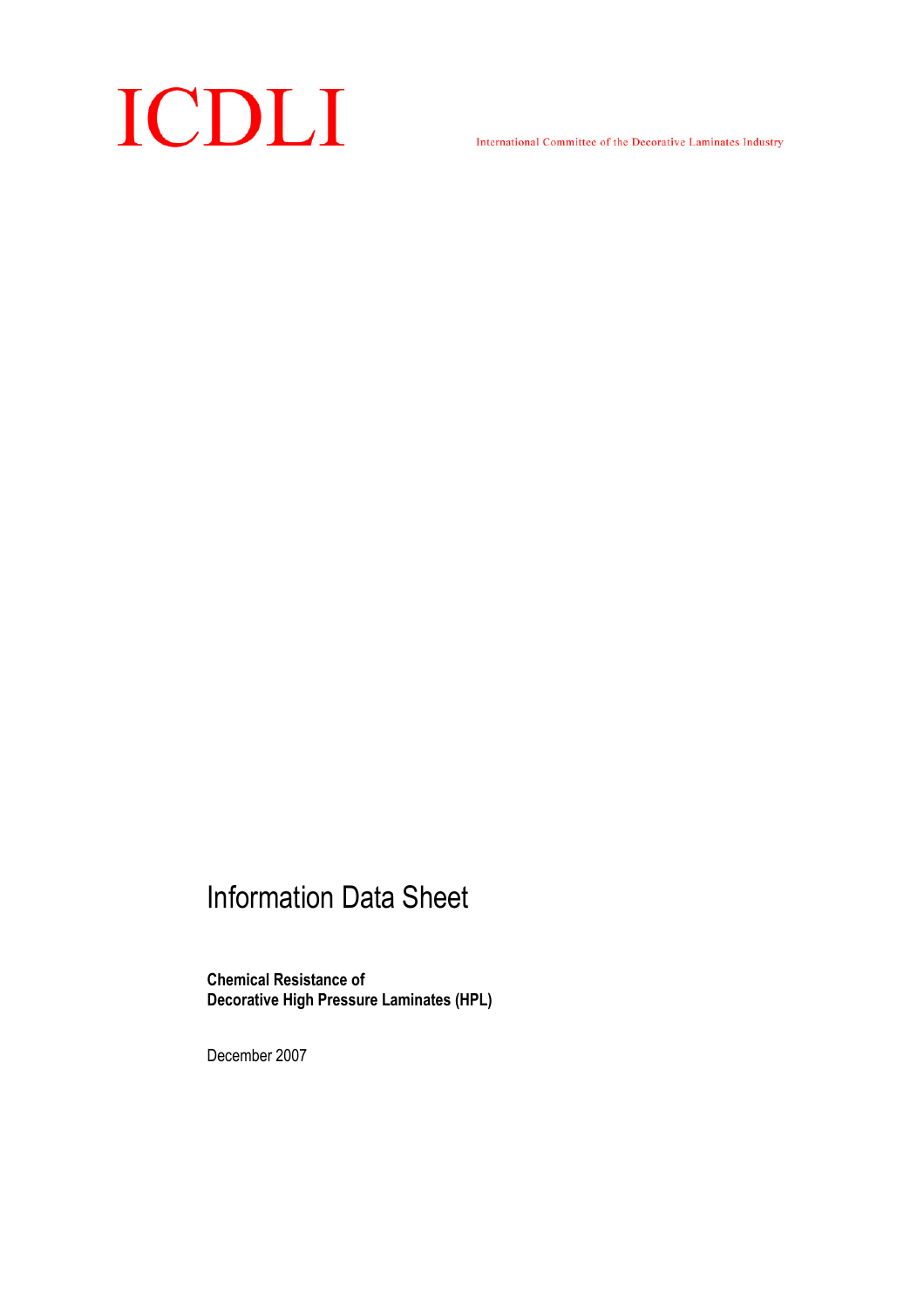### Contents Page

| 1. | General                                                          |                                                     | 1              |
|----|------------------------------------------------------------------|-----------------------------------------------------|----------------|
| 2. | Application areas of high pressure decorative laminates          |                                                     |                |
|    | 2.1                                                              | <b>Vertical surfaces</b>                            | 1              |
|    | 2.2                                                              | Horizontal surfaces                                 | 1              |
|    | 2.3                                                              | Special properties                                  | 1              |
|    | 2.4                                                              | Cleaning & maintenance                              | 1              |
| 3  | Special characteristics of HPL in the various application fields |                                                     | $\overline{2}$ |
|    | 3.1                                                              | Dispensing chemists, Pharmacies and drugstores      | $\overline{2}$ |
|    | 3.2                                                              | Medical centre, treatment rooms, operating theatres | $\overline{2}$ |
|    | 3.3                                                              | Medical and biology labs                            | $\overline{2}$ |
|    | 3.4                                                              | Equipment in hairdressing salons                    | $\overline{2}$ |
|    | 3.5                                                              | Photographic laboratories                           | $\overline{2}$ |
|    | 3.6                                                              | Physics or technical laboratories                   | $\overline{2}$ |
|    | 3.7                                                              | <b>Chemical laboratories</b>                        | 3              |
|    | 3.8                                                              | Foodstuffs industry, foodstores                     | 3              |
|    | 3.9                                                              | Meat and fish processing                            | 3              |
| 4  |                                                                  | Chemical resistance of HPL                          |                |
|    | 4.1                                                              | Chemicals to which HPL has full resistance          | 3              |
|    | 4.2                                                              | Chemical to which HPL has limited resistance        | 5              |
|    | 4.3                                                              | Chemical to which HPL has no resistance             | 5              |
|    | 4.4                                                              | Aggressive gases                                    | 5              |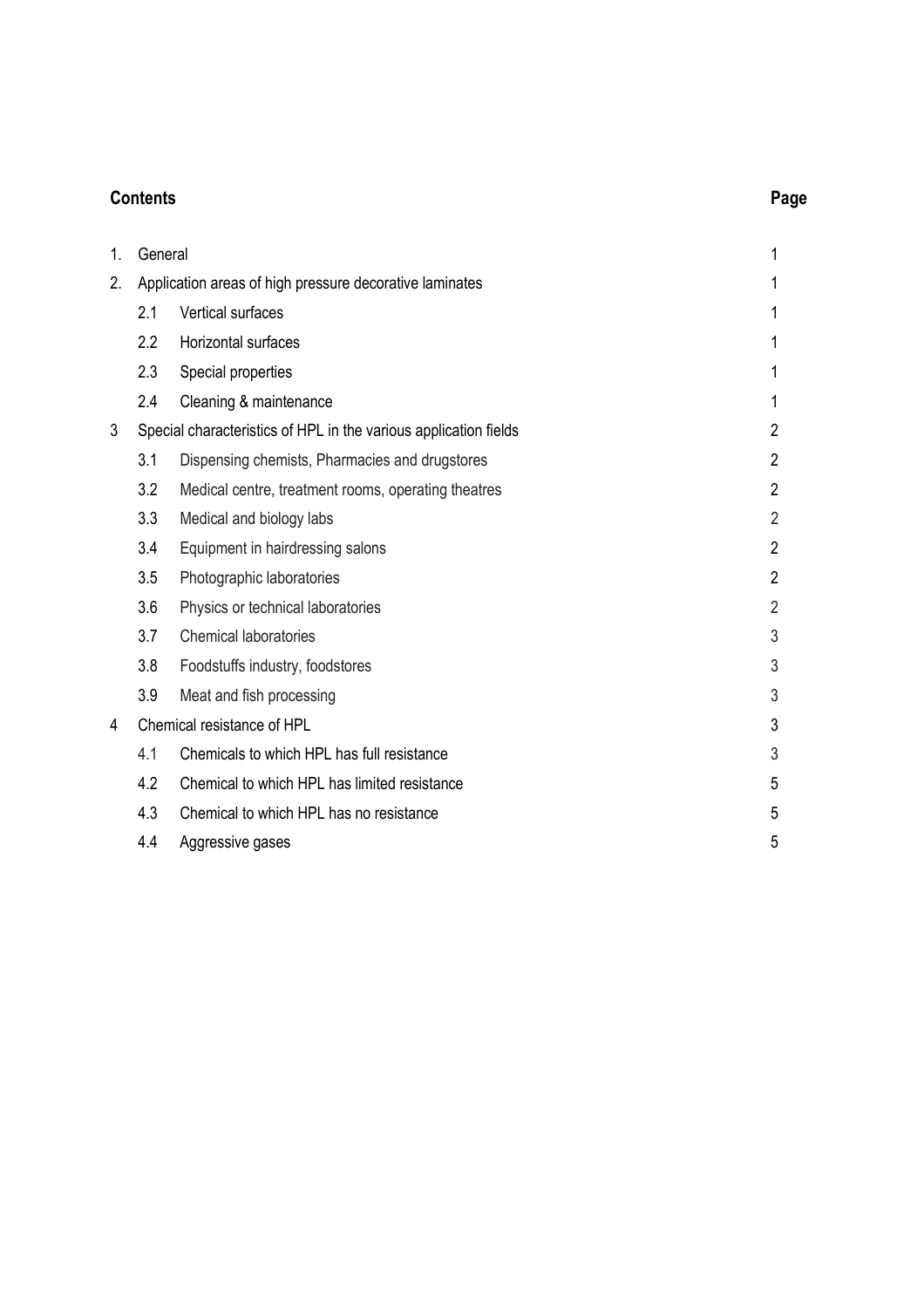#### 1. General

In these recommendations emphasis is placed on presenting the chemical resistance of decorative high-pressure laminates (HPL conforming to EN 438) and the application possibilities arising from it. Due to its melamine resin surface decorative laminates offers especially effective resistance to most chemicals and has excellent mechanical characteristics and high temperature resistance. HPL can therefore be used in situations where its surface will be exposed to the following:

- Chemicals used in laboratories and in manufacturing
- Solvents
- Disinfectants
- Dyes
- Bleaching agents
- Cosmetics
- Medicines

The ability of HPL to withstand the action of individual chemicals is shown in Section 4. Careful note should be taken of all the relevant recommendations and notes contained in this manual.

#### 2. Application areas of high-pressure decorative laminates

HPL is available in almost unlimited variety of decors and colours. Moreover, the material permits the creation of numerous shapes (e.g. by subsequent forming or in the form of high pressure compact boards) and also offers the possibility of covering large areas without gaps. This, as well as its outstanding mechanical properties like the high wear resistance, makes HPL suitable for installations in the following critical areas:

Dispensing chemists, Medical centres, hospitals, veterinary practices

| Laboratories:               | Shop fitting:  | Meat-proce  |  |
|-----------------------------|----------------|-------------|--|
| - Chemistry labs            | - Hairdressers | - Meat and  |  |
| - Photographic labs         | - Butchers     | - Abattoirs |  |
| - Biological / medical labs | - Food stores  |             |  |

Meat-processing industry: - Meat and sausage factories

General rules applying to all these applications are as follows:

#### 2.1 Vertical surfaces

For use on vertical surfaces such as doors, furnishings or wall claddings, HPL panels can generally be used without restrictions. The recommendations below therefore apply predominantly to HPL work surfaces.

#### 2.2 Horizontal surfaces

When selecting a surface texture for HPL panels for use on horizontal surfaces, the type of stresses to which it will be exposed should be taken into account.

#### 2.3 Special properties

HPL is resistant to most chemicals (see Section 4.1.) Some chemicals however may attack the surface. Critical in that respect are:

- the concentration of the chemical
- the  $pH value$  (the acid / alkaline balance)
- the exposure time
- the temperature

It is therefore recommended to remove as quickly as possible chemicals listed under section 4.2. whereas chemicals of section 4.3. must be removed immediately.

HPL panels offer considerably better resistance to heat than most thermoplastics (e.g. PVC, PE, PS, ABS). HPL can withstand temperatures of at least 180 °C (conforming to EN 438 Part 2, § 8). Extreme heat, e.g. from Bunsen burners or sources of infrared rays can result in discolouration or destruction through carbonisation. In such situations the HPL surfaces should be protected by heat-resistant (e.g. ceramic) surfaces.

#### 2.4 Cleaning and maintenance

HPL is easy to clean and resistant to organic solvents. For stains or marks that cannot be removed using cold or hot water in combination with a common detergent, organic solvents can be used. Frequent cleaning with harsh abrasives can result in damage to the melamine surface, with the result that resistance to the action of chemicals is reduced. Such abrasive cleaning agents should only be used with caution.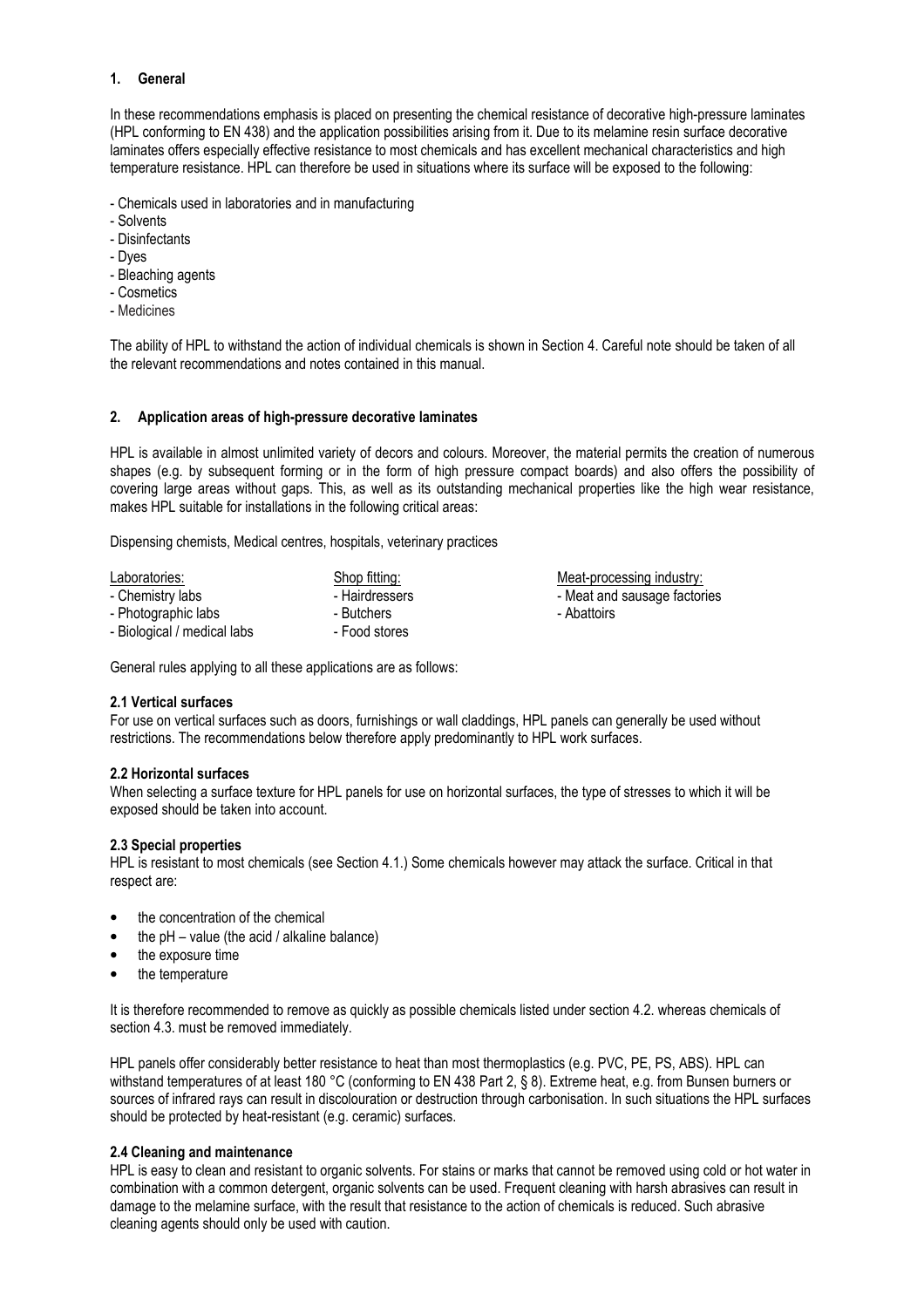#### 3. Special characteristics of HPL in the various application fields

#### 3.1 Dispensing chemists, pharmacies and drugstores

The following products do not pose any problem to HPL:

- Foodstuffs and juices
- Solvents and detergents
- Cosmetics and cosmetic cleaning agents (e.g. nail varnish remover)
- Medicines

Chemicals and cleaning agents, varnishes and paints should be generally transferred to the laboratories in closed containers, then placed and dispensed in special areas. Since the nature and composition of such chemicals are not always known, it is advisable to remove any spillage immediately. Dried varnishes and paints can be removed easily using solvents, e.g. alcohol, acetone, providing they have not hardened.

#### 3.2 Medical centre, treatment rooms, operating theatres

HPL is a useful material in such areas, as it offers excellent cleaning properties and is easy to disinfect. It can withstand disinfectants based on:

| Alcohols                      | e.g.: Ethanol 70%            |
|-------------------------------|------------------------------|
| Aldehydes                     | e.g.: Formalin 1% and 5%     |
| <b>Phenols</b>                | e.g.: p-chloro-m-kresol 0.3% |
| Quaternary Ammonium Compounds |                              |

HPL can cover large areas without any joints or gaps. Blood, urine, faeces and ointments etc. will not affect the surface and can be removed very easily. HPL is transparent to X-rays and is therefore very suitable for examination tables. HPL is not damaged when exposed to UV, IR and laser rays emitted by medical equipment.

#### 3.3 Medical and biology labs

HPL is comparatively well suited for use in these types of laboratories (easy to clean and to disinfect). Nevertheless, substances containing strong dyes (e.g. liquids used for colouring specimens prior to viewing with a microscope) and substances with strong oxidising properties (e.g. hydrogen peroxide) can leave marks if such solutions are left on the surface for any more than a short time. Such substances should therefore be removed immediately.

#### 3.4 Equipment in hairdressing salons

The majority of products used in hairdressing salons do not affect HPL. Dried deposits of nail varnish, hairsprays or beauty products (lipstick, pomade) can be removed easily using organic solvents like alcohol or acetone. Spots, stains or marks caused by hair dyes and bleaching agents should be removed as soon as possible in order to avoid discolouration of the surface.

#### 3.5 Photographic laboratories

The chemicals generally used for developing film and in fixative baths will not damage the HPL surface, but solutions containing dyes and "silver salts" can cause discolouration. It is therefore of particular importance to remove such spillages as soon as possible.

#### 3.6 Physical or technical laboratories

In general, HPL can be used for work surfaces without any restrictions. As in physical or technical laboratories surfaces may be subjected to a higher mechanical stress, it is advisable to install surfaces with a rougher surface texture.

Battery acid - Warning!: Any drops should be removed immediately as otherwise they will leave marks or permanent stains on the surface.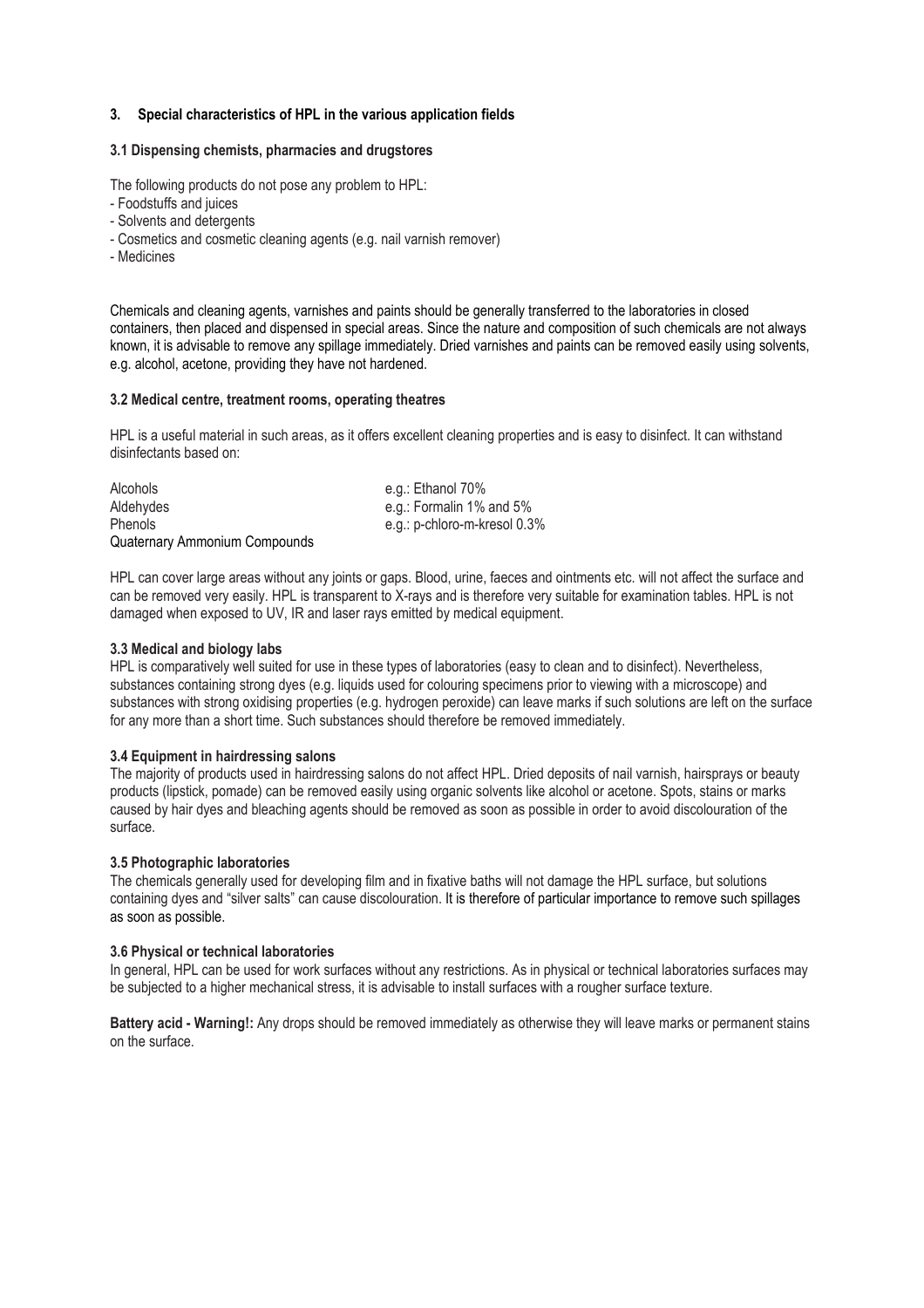#### 3.7 Chemical laboratories

Chemical laboratories usually work with aggressive substances but HPL has the advantage of being resistant to most of them (see section 4.1.) Some chemicals, however, depending on their type, pH value and concentration, can damage the laminates surface if allowed to react for a prolonged time (examples: see section 4.2.). Residues of such substances should therefore be removed immediately.

The chemicals listed under section 4.3. attack most materials and can also cause irreversible changes to the decorative surface of HPL. When using such substances, HPL surfaces should be protected, e.g. by using a suitable covering.

HPL is in principle also suitable but not recommended for the inside walls of fume cupboards. After prolonged action of aggressive vapors however such as sulphur dioxide, chlorine, bromine, acid fumes, etc, the appearance of the HPL surface will deteriorate, but its functionality is not affected.

#### 3.8 Foodstuffs industry, food stores

Its cleanability and resistant to disinfectants make HPL panels especially well-suited for these fields. There is no migration affecting foodstuffs and, consequently, HPL is approved for contact with foodstuffs.

#### 3.9 Meat and fish processing

Due to its hygienic properties and easy cleaning, HPL has proved to be a versatile material for walls, doors, working surfaces etc. in abattoirs, butchers and meat or fish processing plants. It is also resistant to blood and animal excrements. As cleaning is often carried out using high pressure water or steam equipment, boards, panels and fixing systems should be manufactured and installed in a way, that ingress of moisture to the core materials is prevented.

#### 4. Chemical resistance of HPL

The list below does not claim to be complete, yet providing an overview of the resistance of HPL at room temperature against the most commonly used substances (in solid, solution, liquid or gaseous form). It is advisable to make inquiries about the resistance of HPL to any particular chemicals not included below.

#### 4.1 Chemicals to which HPL has full resistance

HPL is resistant to the substances and reagents listed below. Even if the panels are exposed to them over a long period (this could be 16 hours as in EN 438, Part 2 § 15), these substances will not alter the surface of the panels.

|                            |                                                   | Barium sulphate           | BaSO <sub>4</sub>                                                                           |
|----------------------------|---------------------------------------------------|---------------------------|---------------------------------------------------------------------------------------------|
|                            |                                                   | Benzaldehyde              | $C_6H_5CHO$                                                                                 |
|                            |                                                   | Benzene                   | $C_6H_6$                                                                                    |
| <b>Substance</b>           | <b>Chemical formula</b>                           | <b>Benzidine</b>          | NH <sub>2</sub> C <sub>6</sub> H <sub>4</sub> C <sub>6</sub> H <sub>4</sub> NH <sub>2</sub> |
|                            |                                                   | Benzonic acid             | $C_6H_5COOH$                                                                                |
| A-naphthaline              | $C_{10}H_7NH_2$                                   | Blood group test Sera     |                                                                                             |
| A-naphthole                | $C_{10}H7OH$                                      | Boric acid                | $H_3BO_3$                                                                                   |
| Acetic acid                | CH <sub>3</sub> COOH                              | <b>Butyl acetate</b>      | $CH3COOC4H9$                                                                                |
| Acetic acid ethyl ester    | CH <sub>3</sub> COOC <sub>2</sub> H <sub>5</sub>  | Butyl alcohol             | $C_4H_9OH$                                                                                  |
| Acetic acid iso-amyl ester | $CH3COOC5H11$                                     | Cadmium acetate           | $Cd(CH_3COO)_2$                                                                             |
| Acetone                    | CH <sub>3</sub> COCH <sub>3</sub>                 | Cadmium sulphate          | CdSO <sub>4</sub>                                                                           |
| Alcoholic beverages        | <b>ROH</b>                                        | Calcium Carbonate (chalk) | CaCO <sub>4</sub>                                                                           |
| Alcohols (any)             | <b>ROH</b>                                        | Calcium chloride          | CaCl <sub>2</sub>                                                                           |
| Aldehydes                  | <b>RCHO</b>                                       | Calcium hydroxide         | Ca(OH) <sub>2</sub>                                                                         |
| Alum solution              | KAI(SO <sub>4</sub> ) <sub>3</sub>                | Calcium oxide             | CaO                                                                                         |
| Aluminium sulphate         | $Al2(SO4)3$                                       | Calcium nitrate           | Ca(NO <sub>3</sub> ) <sub>2</sub>                                                           |
| Amides                     | RCONH <sub>2</sub>                                | Cane sugar                | $C_{12}H_{22}H_{11}$                                                                        |
| Amines (any)               |                                                   | Carbol-xylene             | $C_6H_5OH-C_6H_4(CH_3)_2$                                                                   |
| Ammonia                    | NH <sub>4</sub> OH                                | Calbolic acid             | C <sub>6</sub> H5OH                                                                         |
| Ammonium chloride          | NH <sub>4</sub> CL                                | Carbon tetra chloride     | CCI <sub>4</sub>                                                                            |
| Ammonium sulphate          | $(NH_4)_2SO_4$                                    | Caustic soda up to 10%    | contains NaOH                                                                               |
| Ammonium thiocyanate       | NH <sub>4</sub> SCN                               | Chloral hydrate           | CCl <sub>3</sub> CH(OH) <sub>2</sub>                                                        |
| Amyl acetate               | CH <sub>3</sub> COOC <sub>5</sub> H <sub>11</sub> | Chlorobenzene             | CHC <sub>3</sub>                                                                            |
| Amyl alcohol               | $C_5H_5NH_2$                                      | Cholesterol               | $C_{27}H_{45}OH$                                                                            |
| Arabinose                  | $C5H10O5$                                         | Citric acid               | $C_6H_8O_7$                                                                                 |
| Ascorbic acid              | $C_6H_8O_6$                                       | Cocaine                   | $C_{17}H_{21}O_4N$                                                                          |
| Asparagic acid             | $C_4H_7O_4N$                                      | Cooking salt              | <b>NaCl</b>                                                                                 |
| Aspargine                  | $C_4H_8O_3N_2$                                    | Copper sulphate           | CuSO <sub>4</sub>                                                                           |
| Barium chloride            | BaCl <sub>2</sub>                                 | Cresol                    | CH <sub>3</sub> C <sub>6</sub> H <sub>4</sub> OH                                            |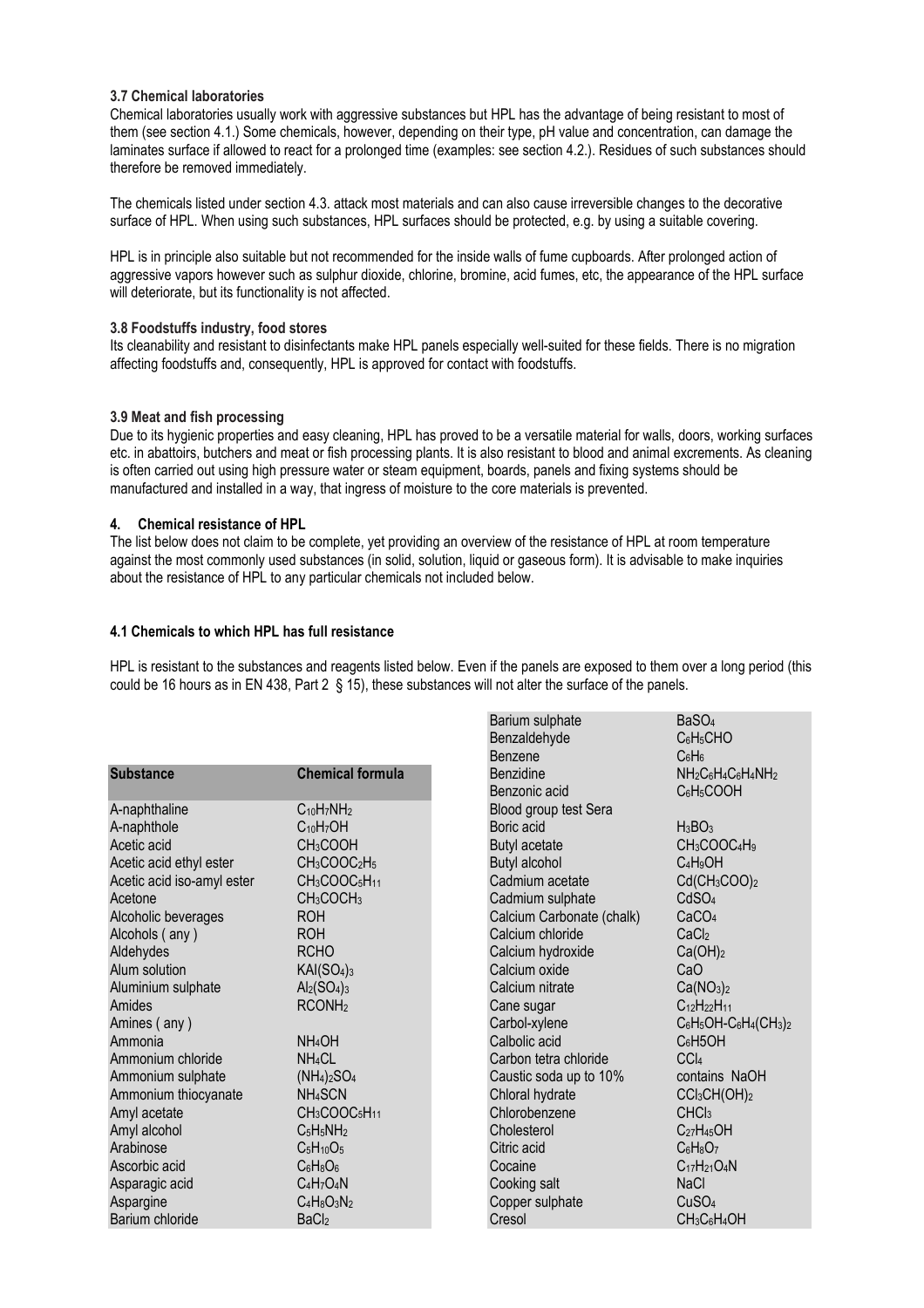Cresylic Acid<br>
CH<sub>3</sub>C<sub>6</sub>H<sub>4</sub>COOH<br>
C<sub>6H11</sub>OH Cyclo hexane Digitionine C<sub>56</sub>H<sub>92</sub>O<sub>29</sub><br>Dimethyl fornamide HCON(CH<sub>3</sub>)<sub>2</sub> Dimethyl fornamide Dioxane C<sub>4</sub>H<sub>8</sub>O<sub>2</sub> Dulcite C<sub>6</sub>H<sub>14</sub>O<sub>6</sub> Dimethyl sulphoxide (CH<sub>3</sub>)<sub>2</sub>SO Ester ( any ) RCOOR' Ether (any ) ROR' Ethyl acetate CH<sub>3</sub>COOC<sub>2</sub>H<sub>5</sub> Ethylene chloride CH<sub>2</sub>:CCl<sub>2</sub> Formaldehyde HCHO Formic acid up to 10% HCOOH Glacial acetic acid CH3COOH Glucose C6H<sub>12</sub>O<sub>6</sub> Glycerine CH<sub>2</sub>OH CHOH CH<sub>2</sub>OH Glycocol<br>Glycol (any ) The HOCH<sub>2</sub> CH<sub>2</sub>OH HOCH<sub>2</sub> CH<sub>2</sub>OH Graphite Gypsum CaSO<sub>4</sub> 2H<sub>2</sub>O Heptanol C<sub>7</sub>H<sub>15</sub>OH Hexane C<sub>6</sub>H<sub>14</sub> Hexanol C6H13OH<br>Hydrogen peroxide 3% H<sub>2</sub>O<sub>2</sub> Hydrogen peroxide 3% H<sub>2</sub>O<sub>2</sub><br>Hydroguinone HOC<sub>6</sub>H4OH Hydroquinone Inorganic salts and their mixtures (exception No 4.2.) Inosite C<sub>6</sub>H<sub>6</sub>(OH)<br>Iso-propanol C<sub>3</sub>H<sub>6</sub>OH Iso-propanol Ketone (any ) RCR Lactic acid CH<sub>3</sub>CHOHCOOH Lactic sugar  $C_{12}H_{22}O_{11}$ Lactose C<sub>12</sub>H<sub>22</sub>O<sub>11</sub> Lead acetate Pb(CH<sub>3</sub>COO)<sub>2</sub> Lead nitrate  $Pb(NO<sub>3</sub>)<sub>2</sub>$ Levulose C<sub>6</sub>H<sub>12</sub>O<sub>6</sub> Lithium Hydroxide LiOH up to 10% Lithium carbonate Li<sub>2</sub>CO<sub>3</sub><br>Magnesium carbonate MgCO<sub>3</sub> Magnesium carbonate MgCO<br>Magesium chloride MgCl<sub>2</sub> Magesium chloride Magnesium hydroxide Mg(OH)<sub>2</sub> Magnesium sulphate  $MgSO<sub>4</sub>$ <br>Maltose  $C<sub>12</sub>H<sub>22</sub>C$ C<sub>12</sub>H<sub>22</sub>O<sub>11</sub> Mannite C6H<sub>14</sub>O<sub>6</sub> Mannose C6H<sub>12</sub>O<sub>6</sub> Methylene chloride CH<sub>2</sub>CL<sub>2</sub> Mercury<br>
Mesoinosite C6H6(OH)6 Mesoinosite C<sub>6</sub>H<sub>6</sub>(OI<br>Methanol CH<sub>3</sub>OH Methanol Mixtures (exception: No 4.2.) Nickel sulphate NiSO<sub>4</sub> Nicotine C<sub>10</sub>H<sub>14</sub>N<sub>2</sub> Octanol (Octylacohol) C6H<sub>17</sub>OH Oleic acid CH3(CH<sub>2</sub>)7CH:CH(CH<sub>2</sub>)7COOH P-amino aceto-phenone NH<sub>2</sub> C<sub>6</sub>H<sub>4</sub>COOCH<sub>3</sub> P-nitro phenol C6H<sub>4</sub>NO<sub>2</sub>OH Paraffin  $C_NH_{2n+2}$ Pentanol C<sub>5</sub>H<sub>11</sub>CH<br>Percaulic acid HCl O4 Percaulic acid Phenolphthaleine C<sub>20</sub>H<sub>14</sub>O<sub>4</sub> Phenol & phenolic derivates C6H5OH Potassium aluminium sulphate KAI(SO<sub>4)2</sub> Potassium bromate KBr Potassium bromide KBrO<sub>3</sub>

Potassium carbonate  $K_2CO_3$ <br>Potassium chloide  $KCl$ Potassium chloide Potassium hexa cyano ferrate K4[Fe(CN)<sub>6</sub>] Potassium hydroxide up to 10% KOH Potassium iodate KIO<sub>3</sub> Potassium nitrate KNO<sub>3</sub> Potassium sodium tartrate KNaC<sub>4</sub>H<sub>4</sub>O<sub>6</sub> Potassiom sulphate  $K_2SO_4$ Potassium tartrate K<sub>2</sub>C<sub>4</sub>H<sub>4</sub>O<sub>6</sub> Propanol C3H7OH 2.1.-propylene glycol CH3CHOH2OH Pyridine C<sub>5</sub>H<sub>5</sub>N Rafinose  $C_{18}H_{32}O_{15}$  5H<sub>2</sub>0 Rhamnose C6H<sub>12</sub>O<sub>5</sub> H<sub>2</sub>O<br>Salicyclic acid C6H<sub>4</sub>OHCOOH Salicyclic acid<br>
Salicylic aldehyde<br>
C<sub>6</sub>H<sub>4</sub>OH CHO Salicylic aldehyde Sodium acetate CH<sub>3</sub>COONa Sodium b-sulphate NaHSO<sub>3</sub> Sodium carbonate Na<sub>2</sub>CO<sub>3</sub> Sodium chloride NaCl Sodium citrate **Na<sub>3</sub>C<sub>6</sub>H<sub>5</sub>O<sub>7</sub> 5H<sub>2</sub>O**<br>Sodium di-ethyl-barbitirate NaC<sub>8</sub>H<sub>11</sub>N<sub>2</sub>O<sub>3</sub> Sodium di-ethyl-barbitirate Sodium hydrogen carbonate NaHCO<sub>3</sub> Sodium hypo-sulphite Ma<sub>2</sub>S<sub>2</sub>O<sub>4</sub><br>Sodium nitrate MaNO<sub>3</sub> Sodium nitrate  $NaNO_3$ <br>Sodium phosphate  $Na_3PO_4$ Sodium phosphate Sodium silicate Na<sub>2</sub>SAiO<sub>3</sub> Sodium sulphate Na<sub>2</sub>SO<sub>4</sub> Sodium sulphide Na<sub>2</sub>S Sodium sulphite<br>Sodium tartrate Na<sub>2</sub>C<sub>4</sub>H<sub>4</sub>O<sub>6</sub> Sodium tartrate Sodium Thio Sulphate Na<sub>2</sub>S<sub>2</sub>O<sub>3</sub> Sorbite C<sub>6</sub>H<sub>14</sub>O<sub>6</sub> Stearic acid<br>Styrene C<sub>17</sub>H<sub>35</sub>COOH<br>C<sub>6</sub>H<sub>5</sub> CH:CH<sub>2</sub> Sugar and sugar derivatives Sulphur Sulphur S<br>Talcum 31 Tannin  $C_{76}H_{52}O_{46}$ <br>Tartaric acid  $C_4H_8O_6$ Tartaric acid<br>Tetra hydro furan C4H8O6 Tetra hydro furan Tetraline C<sub>10</sub>H<sub>12</sub> Thio-urea NH<sub>2</sub>CSNH<sub>2</sub> Thymol C<sub>10</sub>H<sub>14</sub>O<br>Toluene C<sub>6</sub>H<sub>5</sub>CH<sub>3</sub> Trehalose C<sub>12</sub>H<sub>22</sub>O<sub>11</sub> Trichorethylene CHC1:COl<sub>2</sub> Tryptophane C<sub>11</sub>H<sub>12</sub>O<sub>2</sub>N<sub>2</sub> Uric acid C<sub>5</sub>H<sub>4</sub>N<sub>4</sub>O<sub>3</sub> Uric acid solution  $CO(NH_2)_2$ Vanilline C<sub>8</sub>H<sub>8</sub>O<sub>3</sub>  $X$ ylene  $C_6H_4(CH)_2$ Zinc chloride ZnCl<sub>2</sub> Zinc sulphate ZnSO<sub>4</sub>

 $C_6H_5$  CH:CH<sub>2</sub><br>H<sub>22</sub>O<sub>11</sub>  $3Mq0,4SiO<sub>2</sub>, H<sub>2</sub>O$ C<sub>6</sub>H<sub>5</sub>CH<sub>3</sub>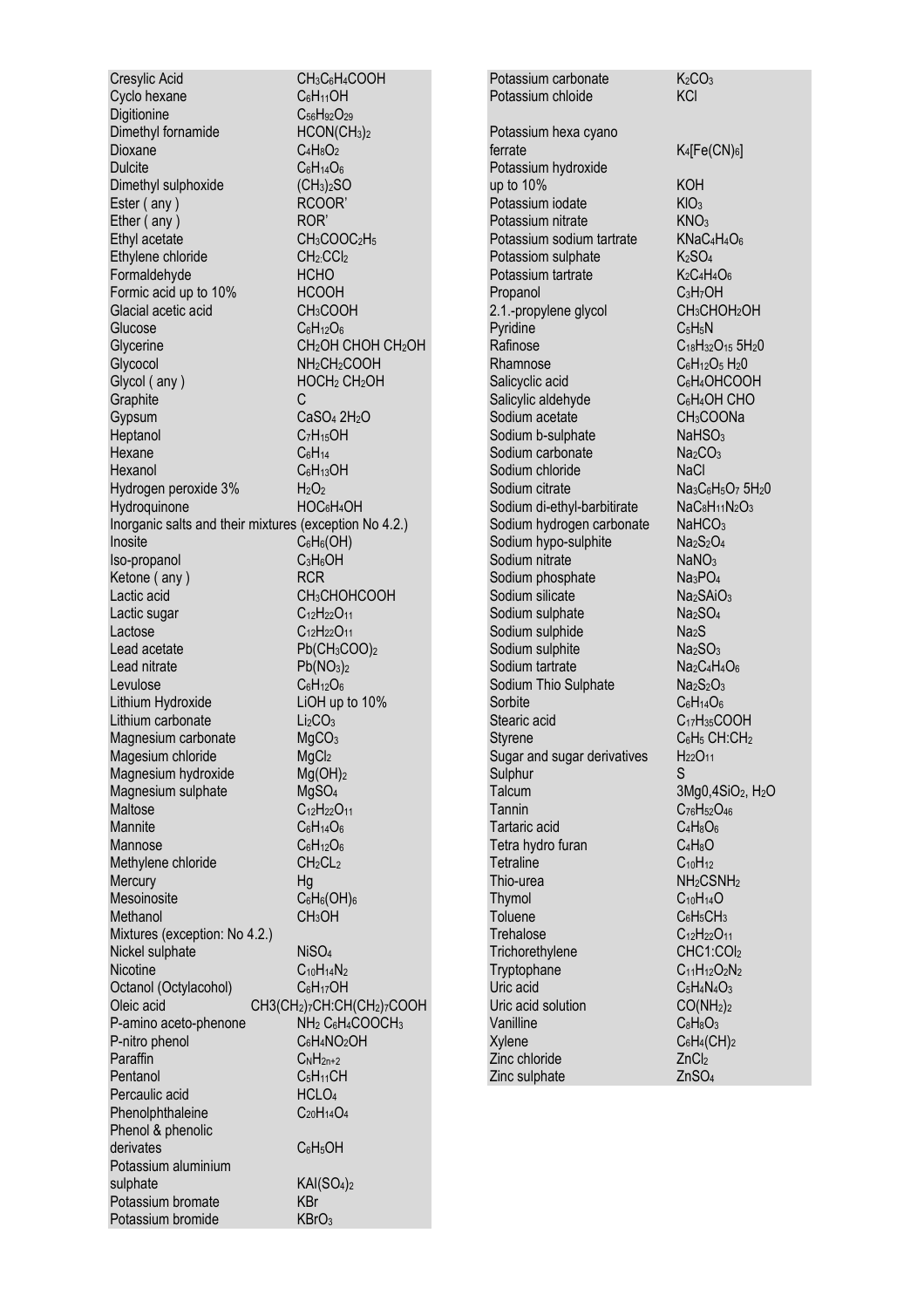#### 4.2. Chemicals to which HPL has limited resistance

Surfaces of HPL are not altered, if the substances quoted below (especially in liquid or dissolved form) are only in contact for a short time, 10-15 minutes. The boards must be wiped with a wet cloth and subsequently dried.

| <b>Substance</b>                | <b>Chemical formula</b>           |
|---------------------------------|-----------------------------------|
| Aluminium chloride              | AICI <sub>3</sub>                 |
| Amido-sulphonic acid            | NH2SO3H                           |
| up to 10%                       | NH <sub>2</sub> SO <sub>3</sub> H |
| Ammonium hydrogen               |                                   |
| Sulphate                        | NH <sub>4</sub> HSO <sub>4</sub>  |
| Arsenic acid up to 10%          | H3AsO4                            |
| Caustic soda in concentration   | $NaOH > 10\%$                     |
| Crystal violet (gentian violet) | $C24H26N3Cl$                      |
| Ferric chloride                 | FeCl <sub>3</sub>                 |
| Ferrous chloride                | FeCl                              |
| Fuchsine                        | $C_{19}H_{19}N_3O$                |
| Hydrochloric acid up to 10%     | HCI                               |
| Hydrogen peroxide 3-30%         | H2O2                              |
| Inorganic acids up to 10%       |                                   |
| lodine                          | $\mathsf{r}$                      |
| Lithium hydroxide over 10%      | LiOH                              |
| Mercuric chloride solution      | HgCl <sub>2</sub>                 |
| Mercuric di-chromate            | HgCr <sub>2</sub> O <sub>7</sub>  |

| Methylene blue            | $C_{16}H_{16}N_3CIS$                |
|---------------------------|-------------------------------------|
| Million reagent           | OHg <sub>2</sub> NH <sub>2</sub> CI |
| Nitric acid up to 10%     | HNO <sub>3</sub>                    |
| Oxalic acid               | COOH COOH                           |
| Phosphoric acid up to 10% | $H_3PO_4$                           |
| Picric acid               | $C_6H_2OH(NO_2)_3$                  |
| Potassium chromate        | K <sub>2</sub> CrO <sub>4</sub>     |
| Potassium di-chromate     | $K_2Cr_2O_7$                        |
| Potassium hydrogen        |                                     |
| Sulphate                  | KHSO <sub>4</sub>                   |
| Potassium hydroxide in    | $KOH > 10\%$                        |
| Potassium iodine          | KI                                  |
| Potassium permanganate    | KMnO <sub>4</sub>                   |
| Silver nitrate            | AgNO <sub>3</sub>                   |
| Sodium hydrogen sulphate  | NaHSO <sub>4</sub>                  |
| Sodium hypo-chlorite      | <b>NaOCI</b>                        |
| Sulphuric acid up to 10%  | H <sub>2</sub> SO <sub>4</sub>      |

#### 4.3. Chemicals to which HPL has no resistance

The following substances must be removed immediately since they can irreparably damage the HPL surface after a very short contact time

| <b>Substance</b>                | <b>Chemical formula</b>           |
|---------------------------------|-----------------------------------|
| Adhesives (chemically hardened) |                                   |
| Amido sulphonic acid*           | NH <sub>2</sub> SO <sub>3</sub> H |
| Inorganic acids* eg             |                                   |
| Aqua regia*                     | $HNO3 + HCl = 1:3$                |
| Arsenic acid                    | $H_3AsO4$                         |
| Chrome - sulphuric acid*        | $K_2Cr_2O_7 + H_2SO_4$            |
| Formic acid*                    | <b>HCOOH</b>                      |

| Hydrochloric acid*          | <b>HCI</b>                     |  |
|-----------------------------|--------------------------------|--|
| Hydrofluoric acid*          | <b>HF</b>                      |  |
| Hydrogen bromide*           | <b>HBr</b>                     |  |
| Nitric acid*                | HNO <sub>3</sub>               |  |
| Phosphoric acid*            | $H_3PO_4$                      |  |
| Sulphuric acid*             | H <sub>2</sub> SO <sub>4</sub> |  |
| * In concentration over 10% |                                |  |

#### 4.4. Aggressive gases

Repeated or prolonged interaction with the following aggressive gases and vapours leads to a deterioration of the HPL surface.

| <b>Substance</b>  | <b>Chemical formula</b> |
|-------------------|-------------------------|
| <b>Acid Fumes</b> |                         |
| <b>Bromine</b>    | Br <sub>2</sub>         |
| Chlorine          | Cl <sub>2</sub>         |
| Nitrous fumes     | $NO_x / N_xO_y$         |
| Sulphur dioxide   | SO <sub>2</sub>         |